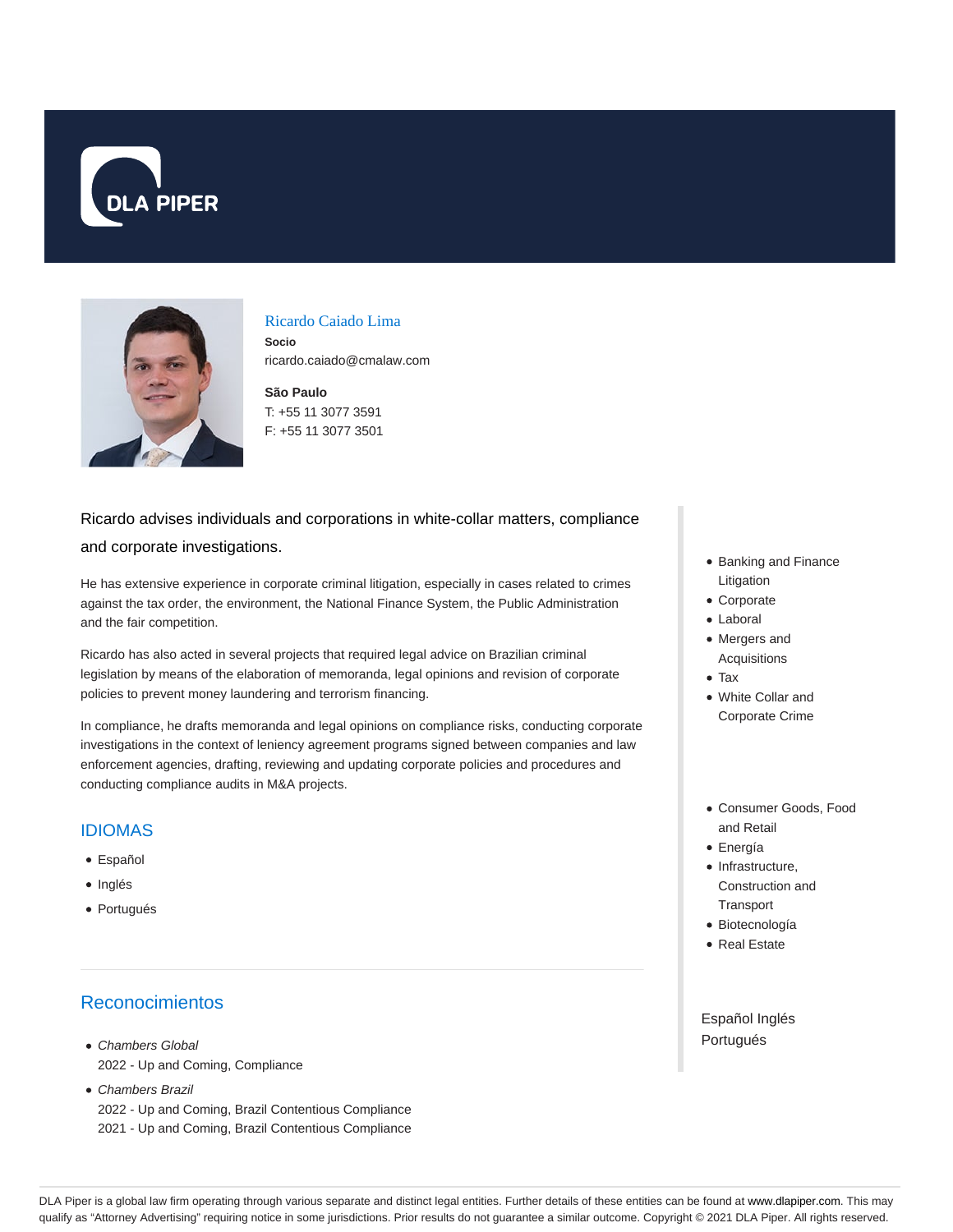- The Legal 500 Latin America
	- 2022 Recommended, Brazil Compliance
	- 2022 Recommended, Brazil TMT: Cybersecurity and Data Privacy
	- 2021 Recommended, Brazil Compliance
	- 2021 Recommended, Brazil TMT: Cybersecurity and Data Privacy

### Excellence and Relationship

Campos Mello Advogados was the first full-service Brazilian law firm to consistently use the NPS (Net Promoter Score) method. In the first year using the method, the firm achieved grade 83.

#### Formación

- Masters Business Administration in Compliance and Fraud Risks Management: Fundação Instituto de Administração (FIA), 2019
- Specialization in Compliance, Instituto Ensino e Pesquisa (INSPER) 2016
- Post-graduate Degree in White-Collar and Corporate Crime Law: Faculdade de Direito da Universidade de Coimbra e Instituto Brasileiro de Ciências Criminais, 2014
- Post-graduate Degree in Criminal Law and Procedure: Universidade Anhanguera-Uniderp e Instituto Panamericano de Política Criminal, 2012
- Law Degree: Universidade Federal do Espírito Santo, 2009

#### Asociaciones profesionales

- Brazilian Bar Association, Section São Paulo (OAB/SP)
- International Bar Association (IBA)
- Instituto Brasileiro de Ciências Criminais (IBCCRIM)
- Association of Certified Fraud Investigators (ACFE)
- Legal Director of the ACFE Brazilian Chapter (2020/2021)
- Digital Compliance Committee of the Legal Ethics and Compliance Institute (LEC)
- Criminal Procedures Especial Commission of the Brazilian Bar Association, Section of São Paulo (2019/2021)
- Coordinator of the White-Collar Crimes sub-group of the Criminal Commission of the Brazilian Bar Association, Subsection of Pinheiros/SP (2019/2021)

#### **NOVEDADES**

#### Publicaciones

**Brazil - Global bribery offenses guide**

11 January 2022

- Co-author of the Brazilian chapter of the "The Investigations Review of the Americas," Global Investigation Review, 2019-2020
- "WhatsApp data access in cases of arrest in flagrante delicto," Legal Ethics and Compliance, 2017

### **Eventos**

DLA Piper is a global law firm operating through various separate and distinct legal entities. Further details of these entities can be found at www.dlapiper.com. This may qualify as "Attorney Advertising" requiring notice in some jurisdictions. Prior results do not guarantee a similar outcome. Copyright @ 2021 DLA Piper. All rights reserved.